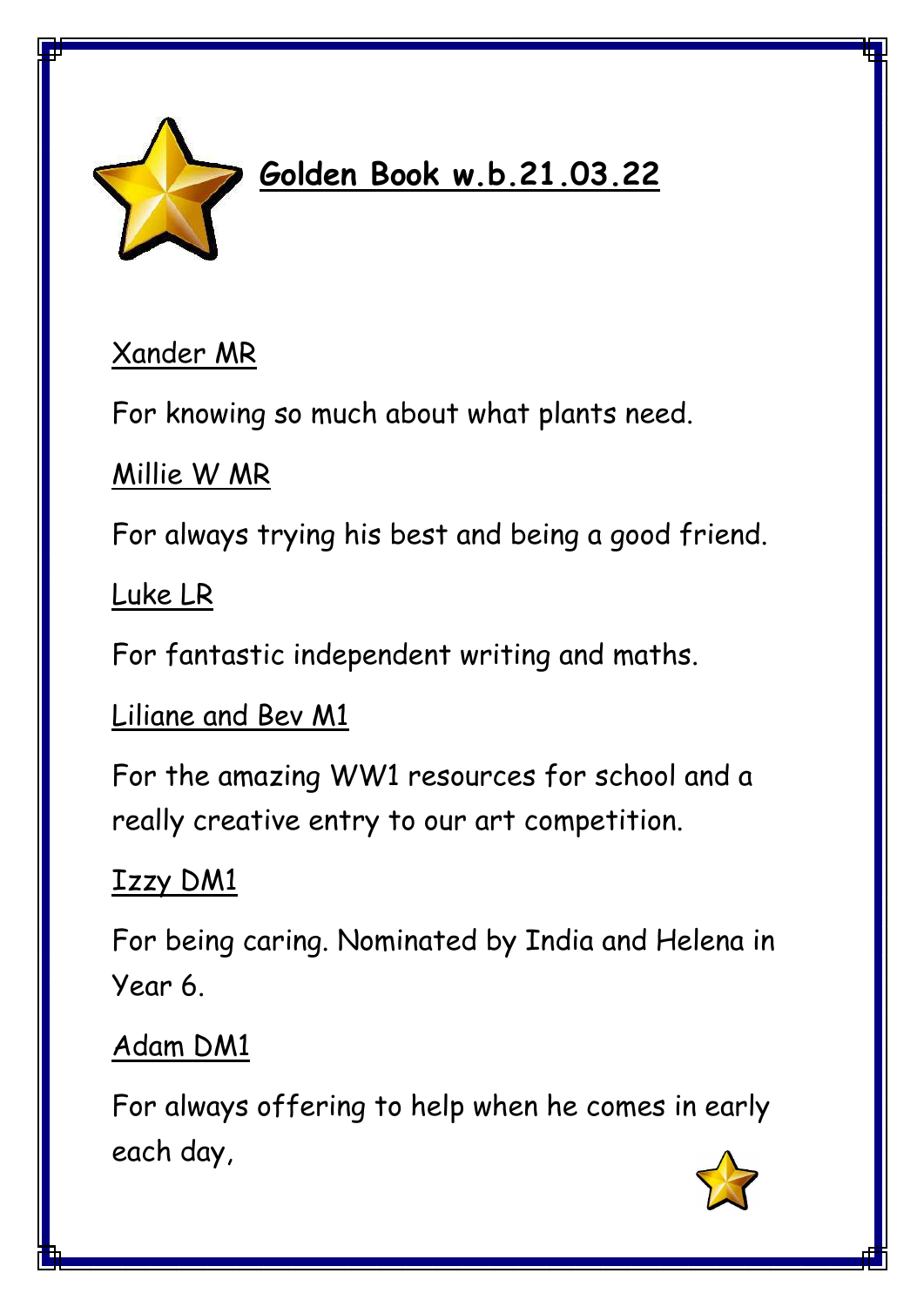#### Rocco MN2

# Alex MN2

For excellent independent writing about the Great Fire of London including fantastic descriptions of the scene.

### Faris BC3



For working really hard and being a good friend to other children.

Caitlin BC3

For lovely and thoughtful conversation at lunchtime.

Olivia O4

Maisie O4

Logan O4

For excellent listening.

### William P6

For an excellent Home Learning Record showing so much reading and learning at home.